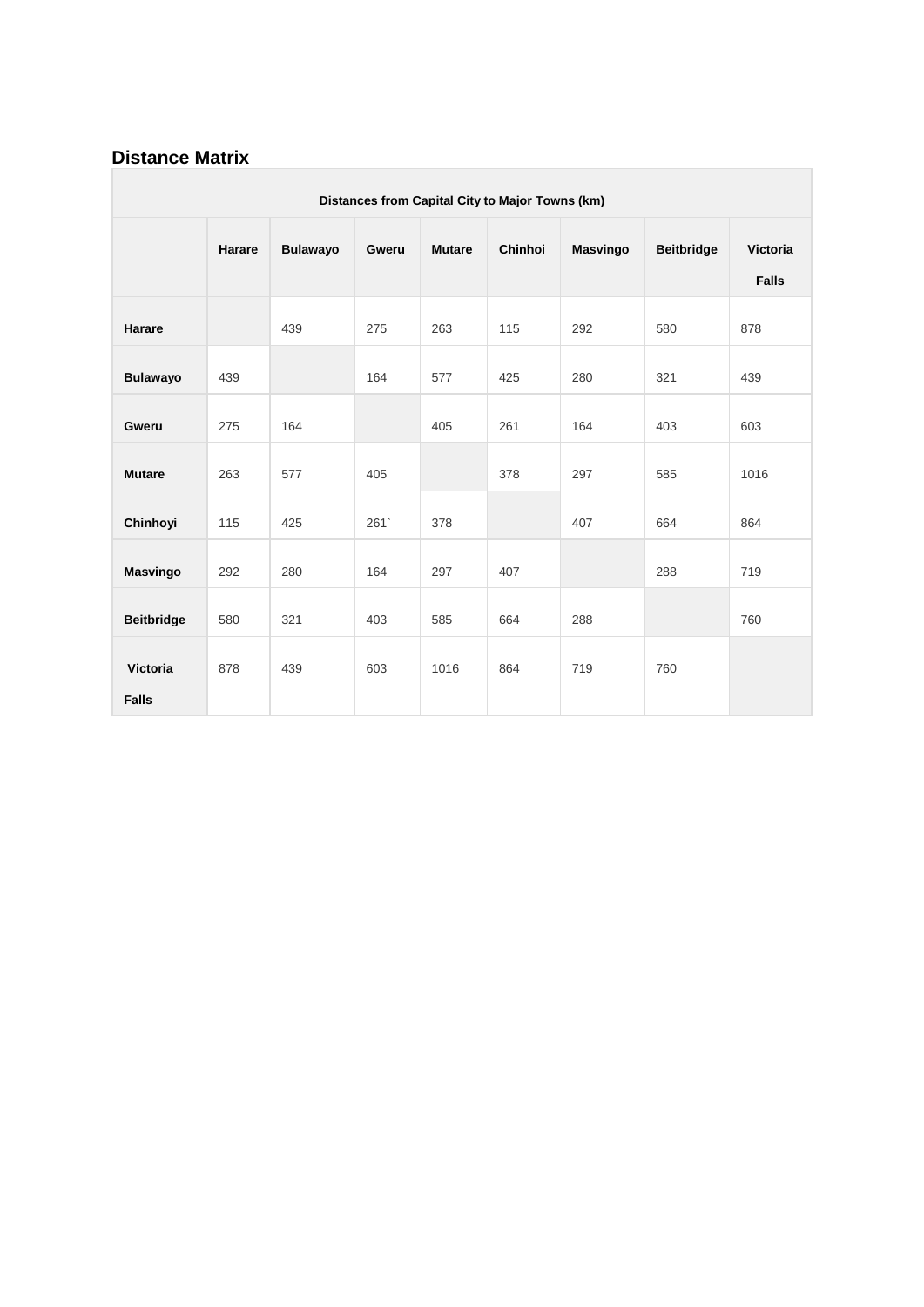|            |     |     | Beitbridge                     |             |             |                      |                         |         |              |                                                                     |            |                     |                   |     |                    |                        |                    |                                   |     |             |                |         |                  |                |         |               |                    |  |                                                                                                                                                                                             |            |  |   |
|------------|-----|-----|--------------------------------|-------------|-------------|----------------------|-------------------------|---------|--------------|---------------------------------------------------------------------|------------|---------------------|-------------------|-----|--------------------|------------------------|--------------------|-----------------------------------|-----|-------------|----------------|---------|------------------|----------------|---------|---------------|--------------------|--|---------------------------------------------------------------------------------------------------------------------------------------------------------------------------------------------|------------|--|---|
|            |     |     | 667 Bindura                    |             |             |                      |                         |         |              |                                                                     |            |                     |                   |     |                    |                        |                    |                                   |     |             |                |         |                  |                |         |               |                    |  |                                                                                                                                                                                             |            |  |   |
|            |     |     | 756 630 Binga                  |             |             |                      |                         |         |              |                                                                     |            |                     |                   |     |                    |                        |                    |                                   |     |             |                |         |                  |                |         |               |                    |  |                                                                                                                                                                                             |            |  |   |
|            |     |     | 460 475 791 Birchenough Bridge |             |             |                      |                         |         |              |                                                                     |            |                     |                   |     |                    |                        |                    |                                   |     |             |                |         |                  |                |         |               |                    |  |                                                                                                                                                                                             |            |  |   |
|            |     | 321 |                                |             |             | 526 435 452 Bulawayo |                         |         |              |                                                                     |            |                     |                   |     |                    |                        |                    |                                   |     |             |                |         |                  |                |         |               |                    |  |                                                                                                                                                                                             |            |  |   |
|            |     | 572 |                                |             |             |                      | 193 437 494 333 Chegutu |         |              |                                                                     |            |                     |                   |     |                    |                        |                    |                                   |     |             |                |         |                  |                |         |               |                    |  |                                                                                                                                                                                             |            |  |   |
|            |     | 547 |                                | 501 898 107 |             | 559                  | 520 Chimanimani         |         |              |                                                                     |            |                     |                   |     |                    |                        |                    |                                   |     |             |                |         |                  |                |         |               |                    |  |                                                                                                                                                                                             |            |  |   |
|            |     | 664 |                                | 152 428 503 |             | 425                  | 92                      |         | 529 Chinhoyi |                                                                     |            |                     |                   |     |                    |                        |                    |                                   |     |             |                |         |                  |                |         |               |                    |  |                                                                                                                                                                                             |            |  |   |
|            |     | 504 | 530 855                        |             | 64          | 516 549              |                         | 69      |              | 558 Chipinge                                                        |            |                     |                   |     |                    |                        |                    |                                   |     |             |                |         |                  |                |         |               |                    |  |                                                                                                                                                                                             |            |  |   |
|            |     | 301 | 505 822 196                    |             |             |                      |                         |         |              | 434 487 252 533 209 Chiredzi                                        |            |                     |                   |     |                    |                        |                    |                                   |     |             |                |         |                  |                |         |               |                    |  |                                                                                                                                                                                             |            |  |   |
|            |     | 900 | 389                            | 489         | 740         | 662                  |                         |         |              | 329 766 237 795 770 Chirundu                                        |            |                     |                   |     |                    |                        |                    |                                   |     |             |                |         |                  |                |         |               |                    |  |                                                                                                                                                                                             |            |  |   |
|            |     | 439 | 228                            | 591         | 265         | 300                  | 247                     | 372     |              | 256 329 277                                                         |            | 493 Chivu           |                   |     |                    |                        |                    |                                   |     |             |                |         |                  |                |         |               |                    |  |                                                                                                                                                                                             |            |  |   |
|            |     | 661 | 381 249                        |             | 542         | 370                  |                         |         |              | 188 649 280 606 524 517 342 Gokwe                                   |            |                     |                   |     |                    |                        |                    |                                   |     |             |                |         |                  |                |         |               |                    |  |                                                                                                                                                                                             |            |  |   |
|            |     |     | 195 653 652 446 126            |             |             |                      |                         |         |              | 459 553 551 510 428 788 425 496 Gwanda                              |            |                     |                   |     |                    |                        |                    |                                   |     |             |                |         |                  |                |         |               |                    |  |                                                                                                                                                                                             |            |  |   |
|            |     | 403 | 362                            |             | 455 336 164 |                      | 169 443 261             |         |              | 400                                                                 | 318 498    |                     | 136 206 290 Gweru |     |                    |                        |                    |                                   |     |             |                |         |                  |                |         |               |                    |  |                                                                                                                                                                                             |            |  |   |
|            |     | 580 | 87                             | 503         | 388         | 439                  | 106 414                 |         |              | 115 443 418 352                                                     |            | 141                 |                   |     | 294 566 275 Harare |                        |                    |                                   |     |             |                |         |                  |                |         |               |                    |  |                                                                                                                                                                                             |            |  |   |
|            |     | 658 | 865                            | 210         | 789         | 337                  | 670 896                 |         | 769<br>853   |                                                                     | 771 691    | 637                 | 423               |     |                    |                        | 463 501 776 Hwange |                                   |     |             |                |         |                  |                |         |               |                    |  |                                                                                                                                                                                             |            |  |   |
|            |     | 537 | 228                            | 402 470     |             | 298                  | 35<br>577               |         | 127          | 534 452 364                                                         |            | 270                 | 153               |     | 424 134 141        |                        |                    | 635 Kadoma                        |     |             |                |         |                  |                |         |               |                    |  |                                                                                                                                                                                             |            |  |   |
|            |     | 912 | 450                            |             |             |                      |                         |         |              | 403 751 673 340 777 248 806 781                                     | 137        | 504                 | 528               | 799 | 509 363            |                        |                    | 577 375 Kariba                    |     |             |                |         |                  |                |         |               |                    |  |                                                                                                                                                                                             |            |  |   |
|            |     | 752 | 290 340 591 513                |             |             |                      | 180 617                 |         | 88           | 646 621                                                             | 149        | 344                 |                   |     |                    |                        |                    | 368 639 349 203 518 215 160 Karoi |     |             |                |         |                  |                |         |               |                    |  |                                                                                                                                                                                             |            |  |   |
|            |     | 465 | 300                            | 393 398     |             | 226                  | 107 505                 |         |              | 199 462 380                                                         | 436        | 198                 | 144               | 352 | 62                 | 213                    | 563                | 72                                |     |             | 447 287 Kwekwe |         |                  |                |         |               |                    |  |                                                                                                                                                                                             |            |  |   |
|            | 654 |     | 161 617 314 513 180 340 189    |             |             |                      |                         |         | 369          |                                                                     |            | 492 426 215 368 640 |                   |     | 349                | 74                     | 850                | 215 437 277 287 Marondera         |     |             |                |         |                  |                |         |               |                    |  |                                                                                                                                                                                             |            |  |   |
|            | 288 |     | 379 619                        |             | 172         | 280<br>333           | 279                     | 407     | 236          |                                                                     | 203 644    | 151                 | 370               | 274 | 164                | 292                    | 617                | 298                               | 655 | 495 226     |                |         | 366 Masvingo     |                |         |               |                    |  |                                                                                                                                                                                             |            |  |   |
|            | 733 |     | 165                            | 450<br>573  | 495         | 162                  | 599                     | 70      | 628          | 603                                                                 | 259        | 326                 | 350               | 621 | 331                | 185                    | 832                | 197                               | 270 | 110 269     |                |         | 259 477 Mhangura |                |         |               |                    |  |                                                                                                                                                                                             |            |  |   |
|            | 737 |     | 70                             | 700         |             |                      | 545 592 263 571         | 222     | 600          |                                                                     | 575 459    | 298                 | 451               | 723 | 432                | 157                    | 933                | 298                               | 470 | 310 370     |                | 231 449 |                  |                |         | 222 Mt Darwin |                    |  |                                                                                                                                                                                             |            |  |   |
|            | 585 |     | 350                            |             |             |                      | 806 125 577 369 151 378 |         |              | 180 318 615                                                         |            | 269                 | 611 571           |     |                    |                        | 405 263 906 404    |                                   | 626 | 466 467     |                |         | 189 297          | 448 420 Mutare |         |               |                    |  |                                                                                                                                                                                             |            |  |   |
|            | 723 |     | 194                            |             |             | 686 449 582 249      | 475                     | 258     |              | 504 561 495                                                         |            | 284                 | 437 709           |     |                    |                        | 418 143 919 284    |                                   | 506 | 346 356     |                |         | 135 435          |                |         |               | 328 263 324 Mutoko |  |                                                                                                                                                                                             |            |  |   |
|            | 679 | 63  | 539                            | 487         |             | 538 205              |                         | 513 111 |              | 542 517                                                             |            | 348 240             | 393 665           |     | 374                | 99                     |                    | 875 240                           | 359 | 199 312     |                |         | 173 391          | 95             |         |               | 117 362 242 Mvurwi |  |                                                                                                                                                                                             |            |  |   |
|            | 818 | 289 | 781                            | 544         | 677         | 344                  | 570                     | 353     |              | 599 656                                                             | 590        | 379                 | 532               | 804 | 513 238            |                        | 1014 379           |                                   | 601 | 441         | 451            | 230     | 530              | 423            | 358     | 419           | 95                 |  | 337 Nyamapanda                                                                                                                                                                              |            |  |   |
|            | 693 |     | 351 807                        | 233         | 685         | 370                  | 259                     | 379     |              | 288 426                                                             |            | 616 312 654         |                   | 679 | 448 264            |                        | 949                | 405                               | 627 | 467         | 477            | 190     | 405              | 449            | 421     |               | 108 196 363        |  | 291 Nyanga                                                                                                                                                                                  |            |  |   |
|            | 421 |     | 626 535                        |             |             |                      | 552 100 433 659         | 525     | 616          | 534                                                                 | 762        | 400                 | 470               | 226 | 264                | 539                    | 437                | 398                               |     | 773 613 326 |                | 613     | 380              | 595            | 696     | 669           | 682                |  | 638 777 712 Plumtree                                                                                                                                                                        |            |  |   |
|            | 678 |     | 252 713 218 518 276 244        |             |             |                      |                         | 285     | 273          | 411                                                                 | 522        | 218                 | 560               | 643 | 354                | 170                    | 855                | 311                               | 533 | 373         | 383            | 96      | 369              |                | 355 325 | 93            | 231 269 326        |  | 94                                                                                                                                                                                          | 618 Rusape |  |   |
|            | 760 |     | 965 312 891                    |             | 439         | 772                  | 998                     |         |              | 864 955 873                                                         | 801        | 739                 | 561               |     | 565 603 878        |                        | 102                | 737                               |     | 715 652     | 665            | 952     | 719              |                |         |               |                    |  | 934 1035 1016 1021 977 1116 1124 539 957 Victoria Falls                                                                                                                                     |            |  |   |
|            | 336 |     | 476 618 269                    |             |             |                      |                         |         |              | 183 288 376 380 333 251 617 248 325 177 119 389 520 253 628 468 181 |            |                     |                   |     |                    |                        |                    |                                   |     |             |                | 463     | 97               |                |         |               |                    |  | 450 546 394 532 488 627 502 283 466 622 Zvishavane                                                                                                                                          |            |  |   |
|            |     |     |                                |             |             |                      |                         |         |              |                                                                     |            |                     |                   |     |                    |                        |                    |                                   |     |             |                |         |                  |                |         |               |                    |  | The distances given are those over the shortest practical route for a light passenger vehicle. Some routes therefore include gravel roads if the alternative surfaced distance is excessive |            |  |   |
|            |     |     |                                |             |             |                      |                         |         |              |                                                                     |            |                     |                   |     |                    |                        |                    |                                   |     |             |                |         |                  |                |         |               |                    |  |                                                                                                                                                                                             |            |  |   |
| $25^\circ$ |     |     |                                |             |             | 0                    |                         |         |              |                                                                     | $26^\circ$ |                     |                   |     |                    | $\boldsymbol{\varrho}$ |                    |                                   |     |             | $27^\circ$     |         |                  |                |         | ல             |                    |  |                                                                                                                                                                                             | $28^\circ$ |  | 4 |
|            |     |     |                                |             |             |                      |                         |         |              |                                                                     |            |                     |                   |     |                    |                        |                    |                                   |     |             |                |         |                  |                |         |               |                    |  |                                                                                                                                                                                             |            |  |   |
|            |     |     |                                |             |             |                      |                         |         |              |                                                                     |            |                     |                   |     |                    |                        |                    |                                   |     |             |                |         |                  |                |         |               |                    |  |                                                                                                                                                                                             |            |  |   |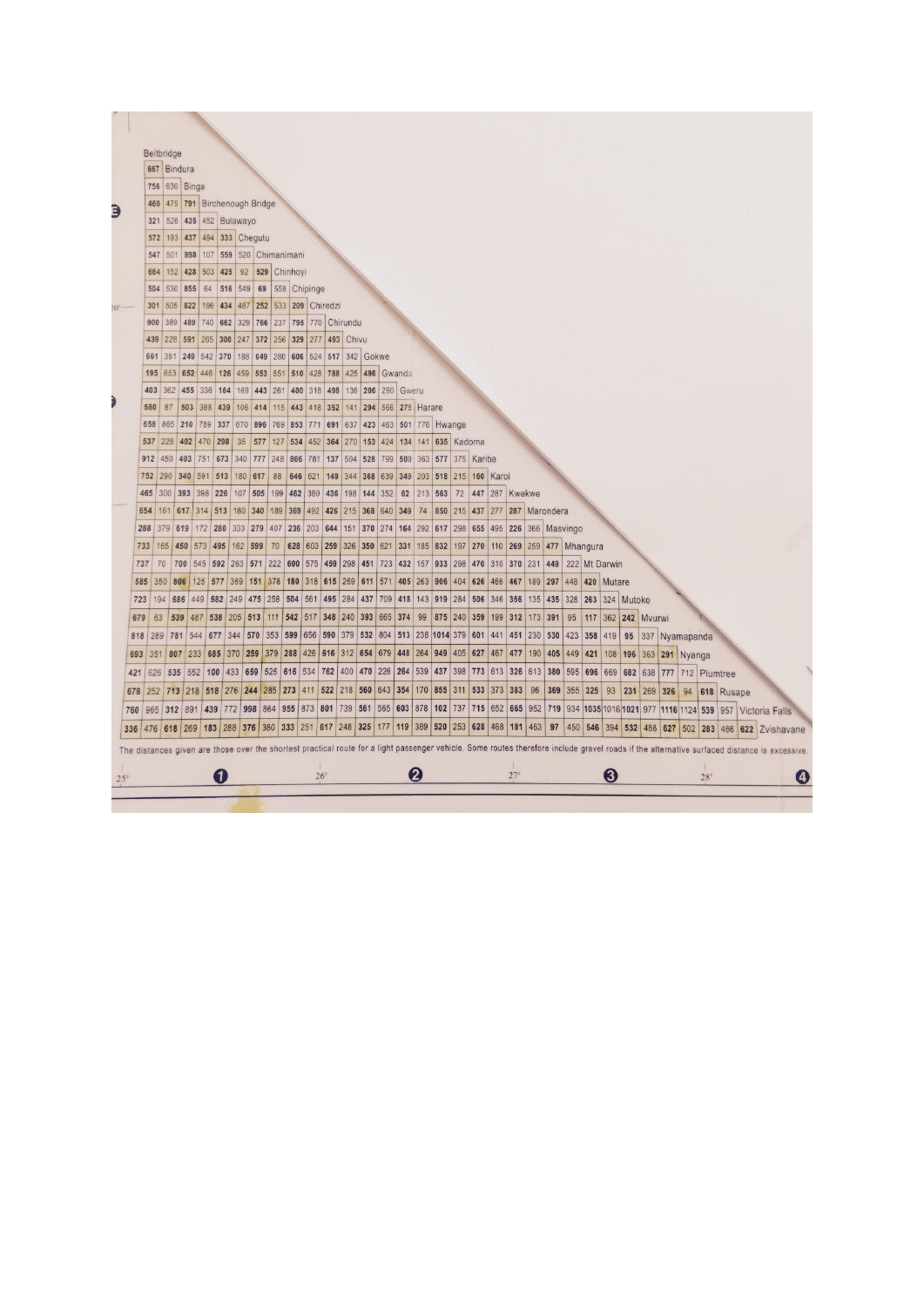#### **Rail Security**

The NRZ has also suffered of the general decline of the country's economy. Neglect of maintenance, lacking spare parts and overdue replacement of equipment have led to a situation where only part of the railroad net is in good condition and equipment problems have led to reduced service. Steam locomotives have been reintroduced since 2004 as coal is in relatively good supply, while diesel must be imported and electricity shortages are common. Further, the company is seriously indebted, making it impossible to solve this situation without external help. Goods transport has declined, from 18 million tonnes in 1998 to below 2 million tons in 2014. NRZ is yet to have a fully constituted board of management. Members of the board occupy positions beyond terms of appointments. Appointments to the board and management show visible preference for people with military background. NRZ also has an obese structure that is increasingly proving to be difficult to manage, given that it is yet to recover from most of the operational challenges inflicted by the socioeconomic meltdown, namely, aging traffic system, skilled manpower shortage, deteriorating infrastructure, theft and vandalism, poor signalling system, shortage of spares for locomotives and signalling equipment. It is currently debt-ridden, operates below the 18 million tons of freight traffic per annum, has dilapidated equipment, and is struggling to pay its employees. Scenarios at the NRZ pose a serious threat to industrial production and the current national socioeconomic recovery drive.

#### **Rail Class and Surface Conditions**

Besides the country's economic performance, which had a significant effect on railways, low availability of locomotives and other rolling stock and the old and poorly maintained track have been among the main causes of the decline in service levels of the railway. The substantial deterioration in locomotives, wagons, and coaches over the past decade was the result of inadequate maintenance and non-replacement of obsolete assets that, in turn, stemmed from the weak financial position of the NRZ.

#### **Track Information**

The NRZ-operated railways in Zimbabwe have a route length of 2,759 km, comprising 1,881 km of mainline and 878 km of branch lines. Some 313 km of the route length, from Dabuka to Harare, is electrified. This line has been vandalized and is no longer in operation. In addition, there is 385 km of track operated by the Bulawayo Beitbridge Railway concession. The total track length is 4,313 km.

The Zimbabwe railway gauge of 1,067 mm is the same as in all southern African countries. It supports an axle load of 18.5 tons on the main line and most branch lines, this being more than or equal to the axle load in all other countries except South Africa. Zimbabwe also had a well developed signaling and communication system prior to the deterioration of the past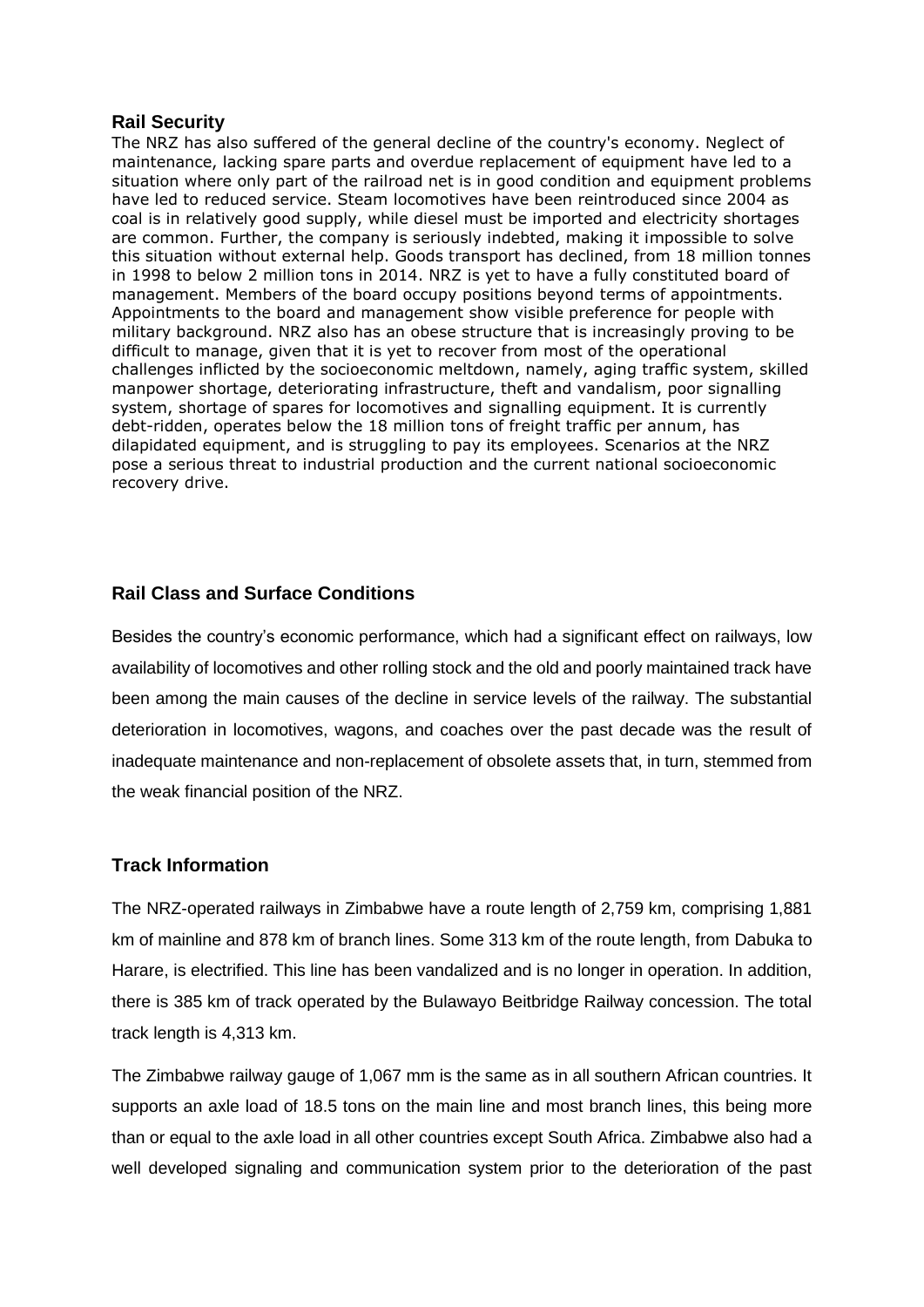decade. There has been continued deterioration in the condition of the track over the past decade. The percentage of the route length with speed restrictions increased steadily from about 4 percent in 2000 to 21 percent in 2007, and has since declined as a result of rehabilitation efforts.

At end 2009, up to 98 sections, a combined distance of 451 km, or about 16 percent of the entire mainline, was under speed restrictions. These are, on average, 5 km long sections where the operating speeds vary between 10 and 20 kilometers per hour. The worst affected is the line from Gweru to Masvingo. With the sharply reduced traffic flows at present, these speed restrictions are probably not having a major effect on operations.

However, when traffic starts increasing again, the risk is that these speed restrictions could become a serious capacity constraint and could erode the competitiveness of rail services relative to road transport. In the absence of timely action, removing the speed restrictions will also become increasingly costly.

To eliminate these restrictions, a total of about 658,000 concrete sleepers need to be replaced on the total affected track. According to NRZ, the estimated cost of this replacement is about \$70 million. Locomotives: Locomotive availability and utilization are the most critical areas in operations. The locomotive fleet of 168 includes 61 that are in service, 85 mainline locomotives, 28 of which are in service, 73 shunt locomotives, 33 of which are in service, and 10 steam locomotives, none of which is in service. At the end of 2004, NRZ's locomotive fleet size was 213, comprising 149 diesels, 30 electric and 34 steam locomotives. At that time, locomotive availability was 67 percent, but it had dropped to 38 percent by 2008. Analysis of locomotive availabilities indicates that in 2004 the railways could provide only 67 percent of the total locomotive requirement: in other words, the railways could have carried 50 percent more traffic if adequate numbers of locomotives had been available. The most crippling constraint to carrying all the traffic on offer has been the poor availability of locomotives.

Moreover, the utilization of locomotives was between 60 and 80 percent of the peak utilization achieved earlier. The World Bank (2006) estimated that by restoring utilization to previous levels and with the same availability, NRZ could have carried close to 7 million tons in 2004 and 8 million tons in 2005.

Low reliability of locomotives is one of the main causes of poor utilization and this continues to be of serious concern. Locomotive reliability has significantly deteriorated from its peak figure, i.e., from 57,000 kilometers between failures to just 16,000 between failures. Even the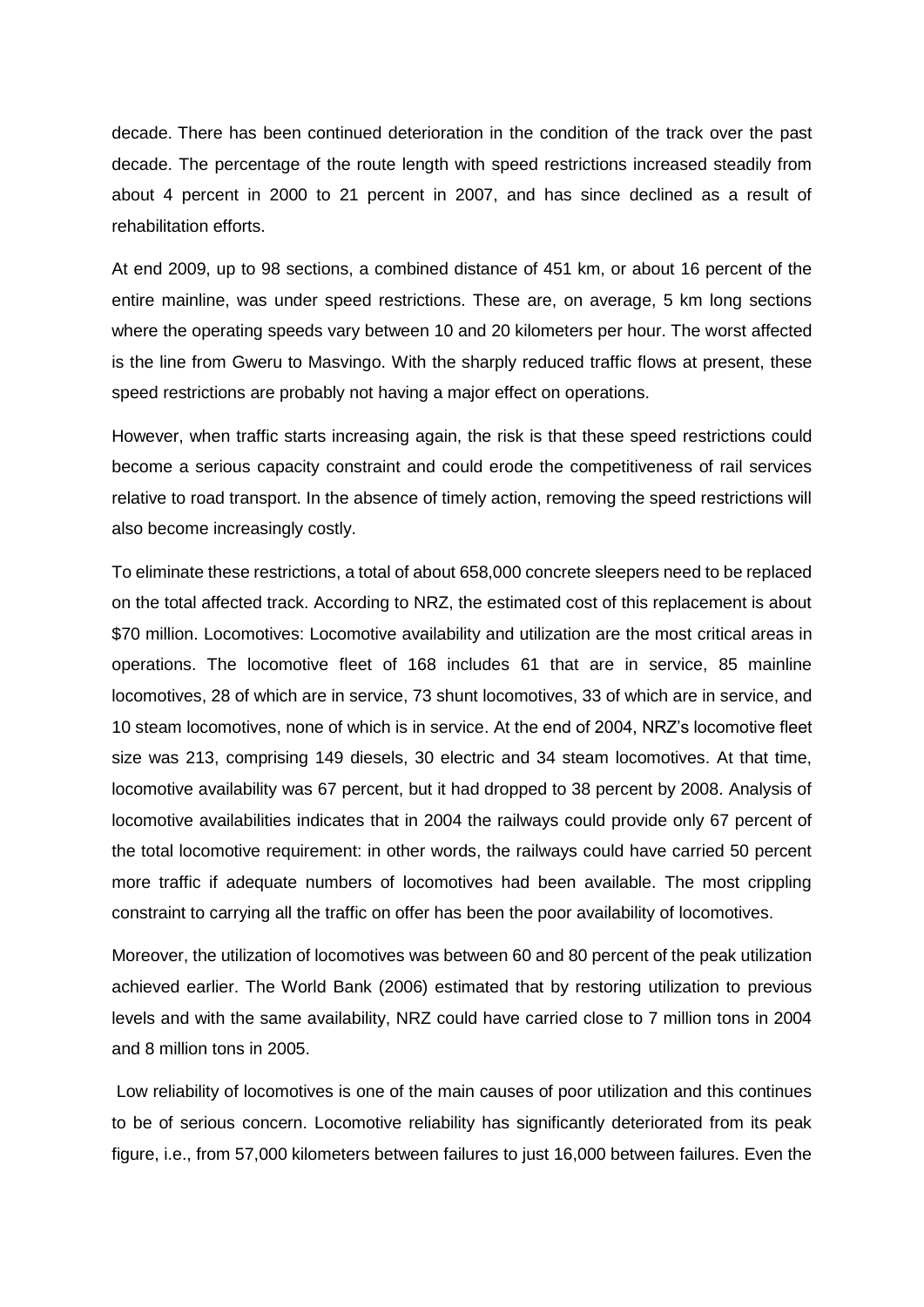peak figure achieved in the past was not a satisfactory achievement as the normal target of reliability in an efficiently run railway should be more than 100,000 kilometers between failures.

|                                                                      |              |              | <b>Railway Overview</b>                                                  |     |      |  |  |  |
|----------------------------------------------------------------------|--------------|--------------|--------------------------------------------------------------------------|-----|------|--|--|--|
| Track gauge                                                          |              |              | Cape rail - 1065mm is used in southern<br>Africa                         |     |      |  |  |  |
|                                                                      |              |              | The rail network uses track from 55-30kg -<br>depending on areas of use. |     |      |  |  |  |
| Total track distance                                                 |              |              | 4,321km's                                                                |     |      |  |  |  |
| Route distances are as<br>follows:                                   |              |              |                                                                          |     |      |  |  |  |
| <b>Southern Region</b><br><b>Route</b>                               | <b>KMS</b>   |              | <b>Eastern Region Route</b>                                              |     | KMS  |  |  |  |
| Durban - Bulawayo (via<br>BBR)                                       | 1820 or 1692 |              | Beira - Mutare                                                           | 329 |      |  |  |  |
| Durban - Bulawayo (via<br>NRZ)                                       | 2073 or 1945 |              | Beira - Harare                                                           |     | 598  |  |  |  |
| Durban - Harare                                                      | 2191 or 2063 |              | Harare - Chinhoyi                                                        |     | 130  |  |  |  |
| Maputo - Bulawayo                                                    | 1150         |              |                                                                          |     |      |  |  |  |
| Maputo - Harare                                                      | 1268         |              |                                                                          |     |      |  |  |  |
| If relevant, form this point to<br>Capital (road)                    |              |              |                                                                          |     |      |  |  |  |
| <b>Equipment:</b>                                                    |              |              | <b>In Service</b><br><b>Undergoing Repairs</b>                           |     |      |  |  |  |
| Locomotives                                                          |              |              | 30                                                                       |     | 98   |  |  |  |
| Freight wagons (covered) /<br>size                                   |              |              | 134                                                                      |     | 267  |  |  |  |
| Freight wagons (flatbed) / size                                      |              |              | 127                                                                      |     | 303  |  |  |  |
| Transit times: Current average time taken through main line sections |              |              |                                                                          |     |      |  |  |  |
| <b>Section</b>                                                       |              | <b>Hours</b> | <b>Section</b>                                                           |     |      |  |  |  |
| Thompson Junction -<br>6.55<br>Mpopoma                               |              |              | Beitbridge - Rutenga                                                     |     | 2.84 |  |  |  |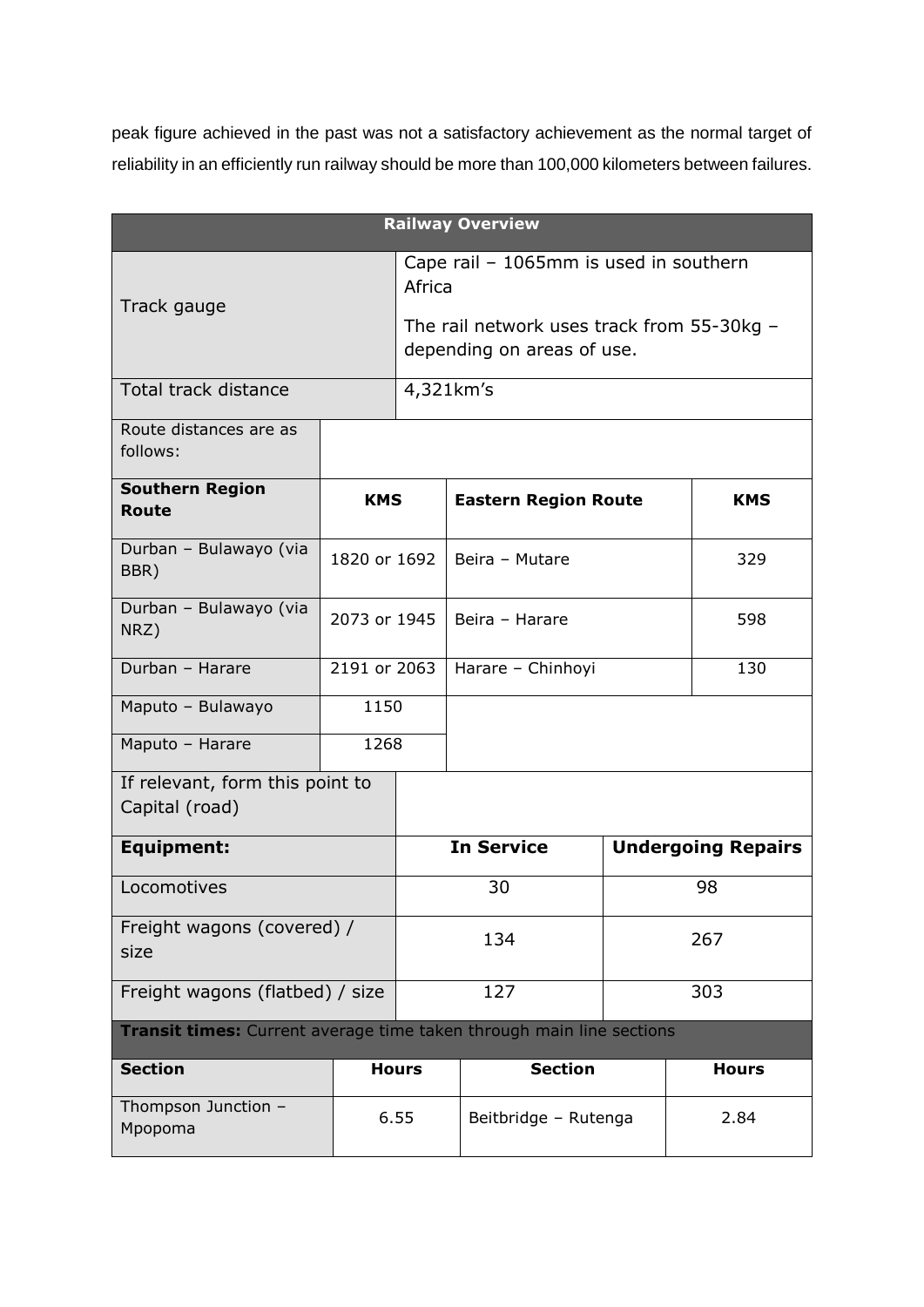| Mpopoma - Dabuka                                                                                    | 3.75 | Rutenga -<br>Chicualacuala | 2.2  |  |  |  |
|-----------------------------------------------------------------------------------------------------|------|----------------------------|------|--|--|--|
| Dabuka - Harare                                                                                     | 6.49 | Harare - Mutare            | 6.78 |  |  |  |
| Rutenga - Dabuka                                                                                    | 5.55 |                            |      |  |  |  |
| Rail cautions (speed restrictions) continue to pose a major challenge to the turnaround<br>efforts. |      |                            |      |  |  |  |

#### **NRZ Southern Region**

Most WFP traffic is railed to Zimbabwe from Durban and Gauteng (RSA). From Beitbridge to Bulawayo there are two alternative routes, either using NRZ network through Rutenga/ Dabuka or using BBR – Bulawayo Beitbridge Railway services, directly to Mpopoma. The port of Maputo is also linked to the corridor Bulawayo – Harare via NRZ Southern Region using the Chicualacuala route (Mozambique border station) or through Spoornet using Machava – Komatipoort (RSA) – Beitbridge.

#### **NRZ Midlands Region**

This region plays a vital role in the whole network. The Centralized Traffic Control station is located in Dabuka (23 km from the junction of South East corridor to South West axis; Harare to Plumtree/Victoria Falls). Besides the transit traffic from south to Harare and Zambia, the Midlands region has also to handle local Zimbabwe traffic to and from the agro industrial hinterland. Lack of funds to invest in maintenance and structural improvements has caused an evident decline in the performance of the system in general. Passenger trains have become unreliable, overcrowded, breakdowns are frequent and power cuts cause frequent interruption on the network. The signals are now all manual, as the electronic equipment has never been replaced, due to lack of foreign currency necessary to purchase spare parts from abroad.

## **Railroad capacity**

This represents the average number of trains through a given section of the rail network per day. At current levels of operations (15-20%) of potential capacity (10 million tonnes per year), the NRZ line capacity can be depicted as below: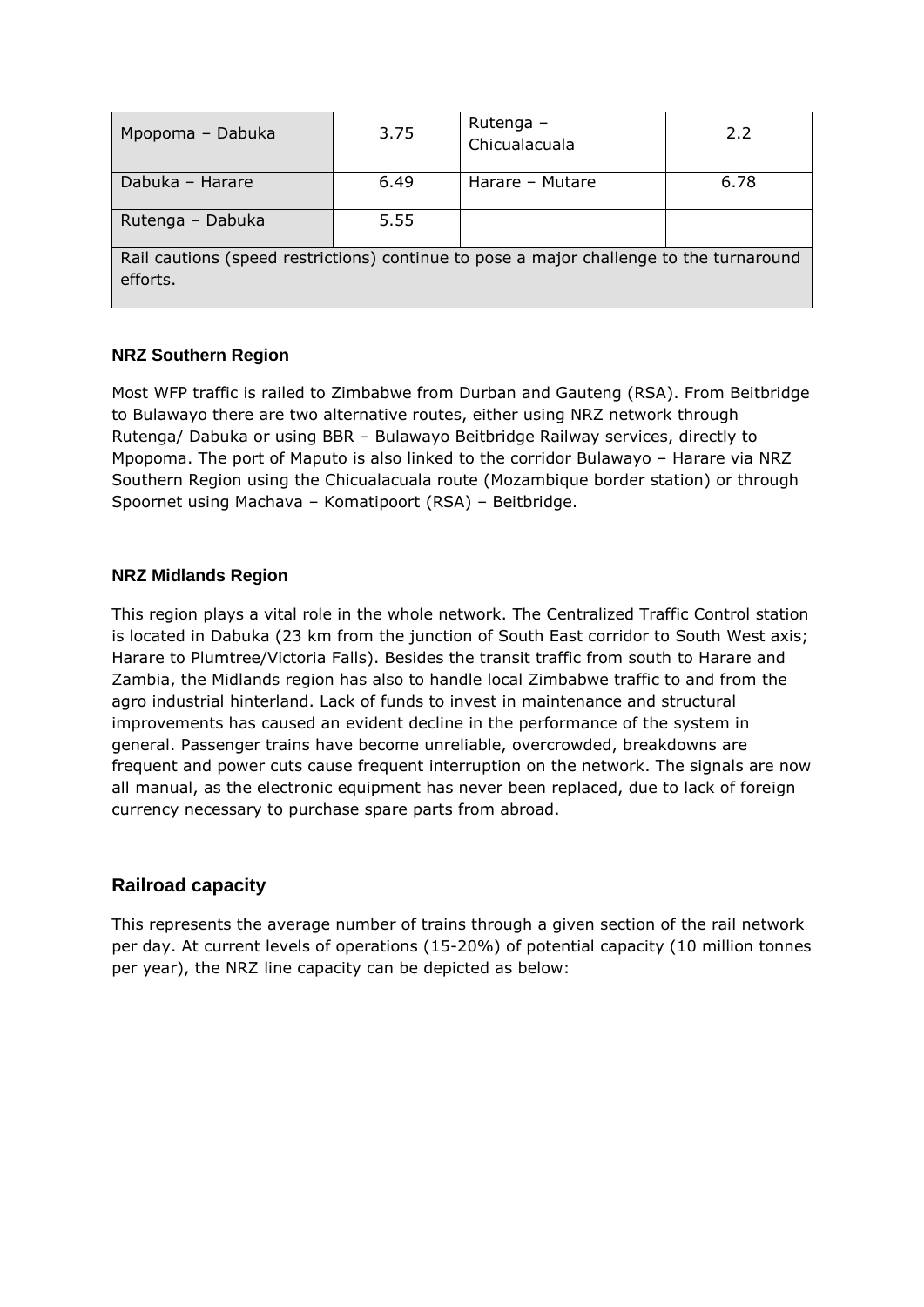| Section                               | Design<br>Capacity<br>(Trains) | Current<br>Capacity<br>(Trains) | Average<br>Wagons<br>$\prime$<br>train | Average<br>train<br>load<br>(tonnes) | Total<br>Tonnes<br>/day |
|---------------------------------------|--------------------------------|---------------------------------|----------------------------------------|--------------------------------------|-------------------------|
| Thompson Junction -<br>Victoria Falls | 16                             | $\overline{\mathbf{2}}$         | 30                                     | 1200                                 | 1682                    |
| Thompson Junction -<br>Bulawayo       | 17                             | $\overline{\mathbf{2}}$         | 35                                     | 1400                                 | 2198                    |
| Bulawayo - Plumtree                   | 12                             | $\mathbf{1}$                    | 30                                     | 1200                                 | 624                     |
| Bulawayo - Gweru                      | 21                             | $\overline{\mathbf{2}}$         | 35                                     | 1400                                 | 3227                    |
| Gweru - Beitbridge                    | 16                             | $\overline{\mathbf{2}}$         | 40                                     | 1600                                 | 2109                    |
| Rutenga - Chicualacuala               | 11                             | $\mathbf{1}$                    | 35                                     | 1400                                 | 463                     |
| Chiredzi - Rutenga                    | 12                             | $\mathbf{1}$                    | 35                                     | 1400                                 | 728                     |
| Gweru - Kwekwe                        | 26                             | $\overline{\mathbf{3}}$         | 35                                     | 1400                                 | 4932                    |
| Gweru - Masvingo                      | 10                             | $\mathbf{1}$                    | 20                                     | 800                                  | 80                      |
| Kwekwe - Harare                       | 19                             | $\overline{\mathbf{2}}$         | 35                                     | 1400                                 | 2698                    |
| Harare - Zawi                         | 10                             | $\mathbf{1}$                    | 13                                     | 520                                  | 63                      |
| Harare - SZ                           | 12                             | $\mathbf{1}$                    | 8                                      | 320                                  | 166                     |
| Harare - Mutare                       | 14                             | $\mathbf{1}$                    | 30                                     | 1200                                 | 1178                    |
| Shuruguwi - Kwekwe                    | 11                             | $\mathbf{1}$                    | 15                                     | 600                                  | 136                     |
| Zvishavane - Bannokburn               | 12                             | $\mathbf{1}$                    | 22                                     | 880                                  | 421                     |
| Thompson Junction -<br>Victoria Falls | 16                             | $\overline{2}$                  | 30                                     | 1200                                 | 1682                    |
| <b>Possible daily tonnage</b>         |                                |                                 |                                        |                                      | 20,706                  |
| Line capacity/year                    |                                |                                 |                                        |                                      | 7,557,529               |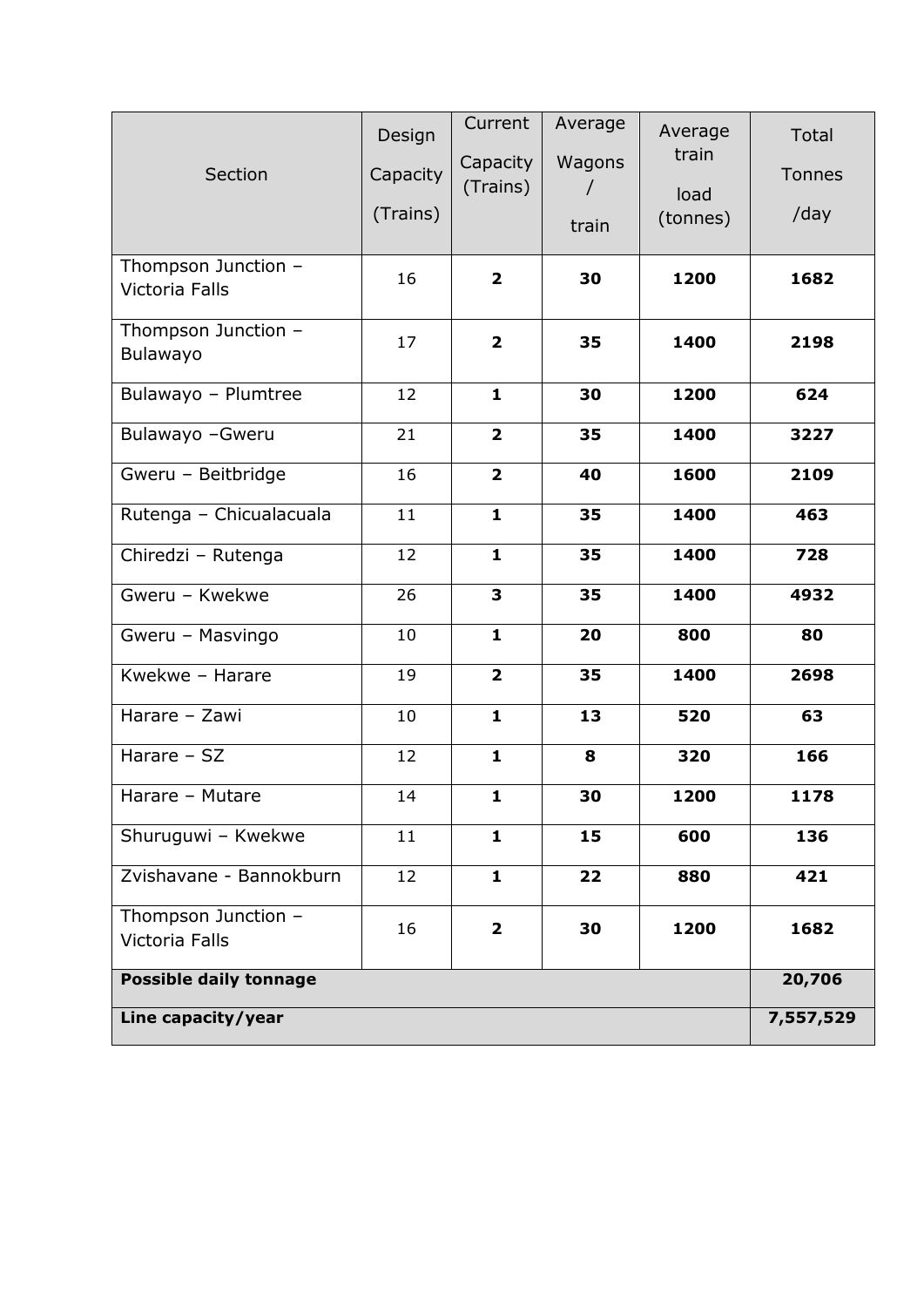## **Management / Consortium**

| Entity $(s)$ in<br><b>Charge</b> | <b>Contact Names &amp; Email</b> | Website      |
|----------------------------------|----------------------------------|--------------|
| <b>BBR</b>                       | Name: Avo Yakobovich             |              |
|                                  | Title: CEO                       |              |
|                                  | Email: y-avi@bbr-nlb.co.zw       |              |
|                                  | Tel1:+263(0)11870548             | www.nlpi.net |
| Beitbridge                       | Tel2:+263(04)495139              |              |
| Bulawayo Railway<br>(PVT) LTD    | Fax: +263(04)490908              |              |

Summary of Role and Services:

Implemented in Zimbabwe on a BOT (Build-Operate-Transfer) project between Government of Zimbabwe and BBR, the 350-kilometre railway line from Beitbridge (the border post between South Africa and Zimbabwe) to Bulawayo was built in record time, with the construction phase lasting only 18 months. The Beitbridge Bulawayo Railway (BBR) is a privately owned railway company that provides a rail link in [Zimbabwe](http://en.wikipedia.org/wiki/Zimbabwe) between [Beitbridge](http://en.wikipedia.org/wiki/Beitbridge) at the border to [South Africa](http://en.wikipedia.org/wiki/South_Africa) and Zimbabwe's second city [Bulawayo.](http://en.wikipedia.org/wiki/Bulawayo) The 1,067 mm  $(3 ft 6 in)$  [gauge](http://en.wikipedia.org/wiki/Rail_gauge) BBR project has shortened the distance between the Bulawayo and South Africa to 317 km. Prior to its inauguration, rail service between SA and Zimbabwe took a route about 200 km longer through [Botswana.](http://en.wikipedia.org/wiki/Botswana) The shorter line has been used for primarily for freight transportation. The BBR was inaugurated on [July 15,](http://en.wikipedia.org/wiki/July_15) [1999.](http://en.wikipedia.org/wiki/1999) The BBR line links an essential corridor of development in Zimbabwe, reviving closed mines and businesses and enabling new business initiatives, thereby significantly contributing to the economic development of the country. The new railway line has shortened the time of the journey between the South African border and Bulawayo from six days to only nine hours, thus providing seamless rail service from the South African ports to Bulawayo and other destinations along this line.

The railway line connects South Africa to the industrial heartland of Zimbabwe, contributing to increased trade between the two countries. By being a part of the shortest and most efficient transport corridor in the region, linking Zimbabwe and South Africa as well as Zambia and the Democratic Republic of Congo, the new link is in great demand for transit traffic throughout the region. The BBR line has shortened the distances between countries in terms of geographical distances, time and efficiency, but it has primarily reduced the gap between the people of the region and the access to modern infrastructure.

During the implementation, as well as in the current operation stage, the BBR line and the related operation have created employment for thousands of indigenous Zimbabweans who presently hold key management positions in the company.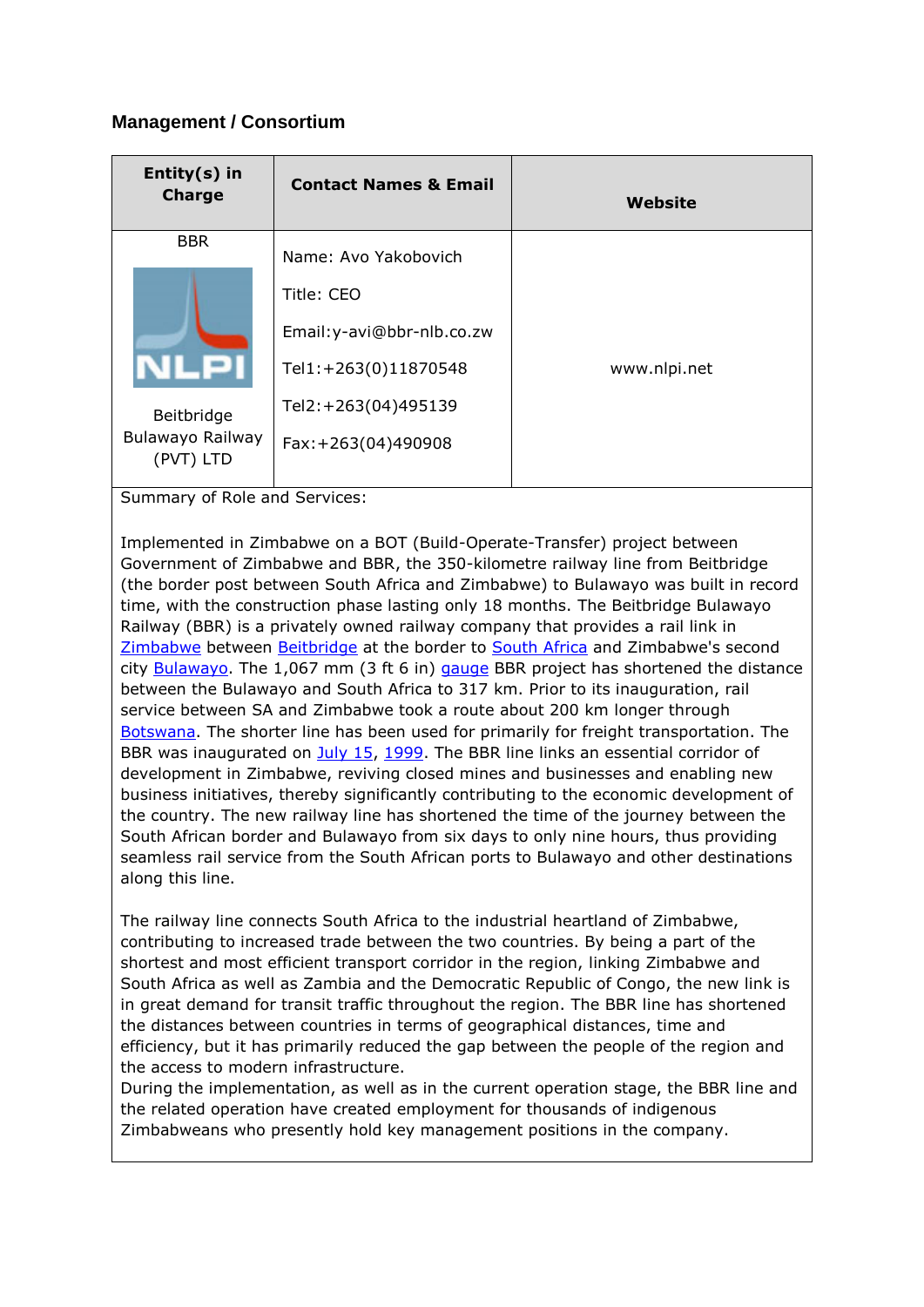Provide a freight movement option from Beitbridge to Victoria Falls where their sister company (RAZ) will take over. BBR work closely with NRZ and National Foods to best serve their customers in areas such as handling and storage. BBR refurbished 157kms of the Beitbridge-Bulawayo line over a year and a half period 1997/99; this is over half the route and is made up of the Cape Town type gauge. The total track length is 351kms and their locomotives (15 engines) have the capacity to pull 550tns. BBR are by no means operating to their capacity and can very easily double the work load with minimal effect. Traffic import density is high but is seasonal and often more traffic comes down from the Copper-belt (Ndola) in Zambia and mines in the DRC. Wagons are shared and demurrage charges come into effect after 24hours. Rates can be negotiated depending on load size and type of product moved. After 30 years of service the BBR will be handed over to the [National Railways of Zimbabwe](http://en.wikipedia.org/wiki/National_Railways_of_Zimbabwe) at no cost. It had a profound impact on the profitability of [Botswana Railways](http://en.wikipedia.org/wiki/Botswana_Railways) that saw its Zimbabwe-related freight volume drop by 90,000 to 10,000 tons.

#### http://nlpi.net/group-overview/bbr/

| Entity $(s)$ in<br><b>Charge</b>                   | <b>Contact Names &amp; Email</b>                                                                                                                      | Website                                              |
|----------------------------------------------------|-------------------------------------------------------------------------------------------------------------------------------------------------------|------------------------------------------------------|
| <b>NRZ</b><br><b>National Railways</b><br>Zimbabwe | Name:<br>Title: Regional Marketing<br>Manager<br>Email:<br>marketing1@nrz.co.zw<br>Tel1:+263(09)362688<br>Tel:+263(0)712615037<br>Fax: +263(09)362685 | http://www.planet.nu/sunshinecity/nrz/in<br>dex.html |

Summary of Role and Services:

NRZ operates about 3,000km of rail at the gauge providing passenger and freight services. NRZ has an important transit function in the southern part of Africa and is well linked with neighbouring countries: toward the north, at Victoria Falls the system links to the Zambian Railways, crossing the Victoria Falls Bridge. Toward the Indian Ocean the system links to the Beira Railroad Corporation in Mozambique. A second line towards Mozambique reaches Maputo. To the west, a connecting link ups to Botswana Railways to reach South Africa, eventually reaching Durban and Cape Town. A direct line to South Africa is provided from Bulawayo by the Beitbridge Bulawayo Railway.

http://en.wikipedia.org/wiki/National\_Railways\_of\_Zimbabwe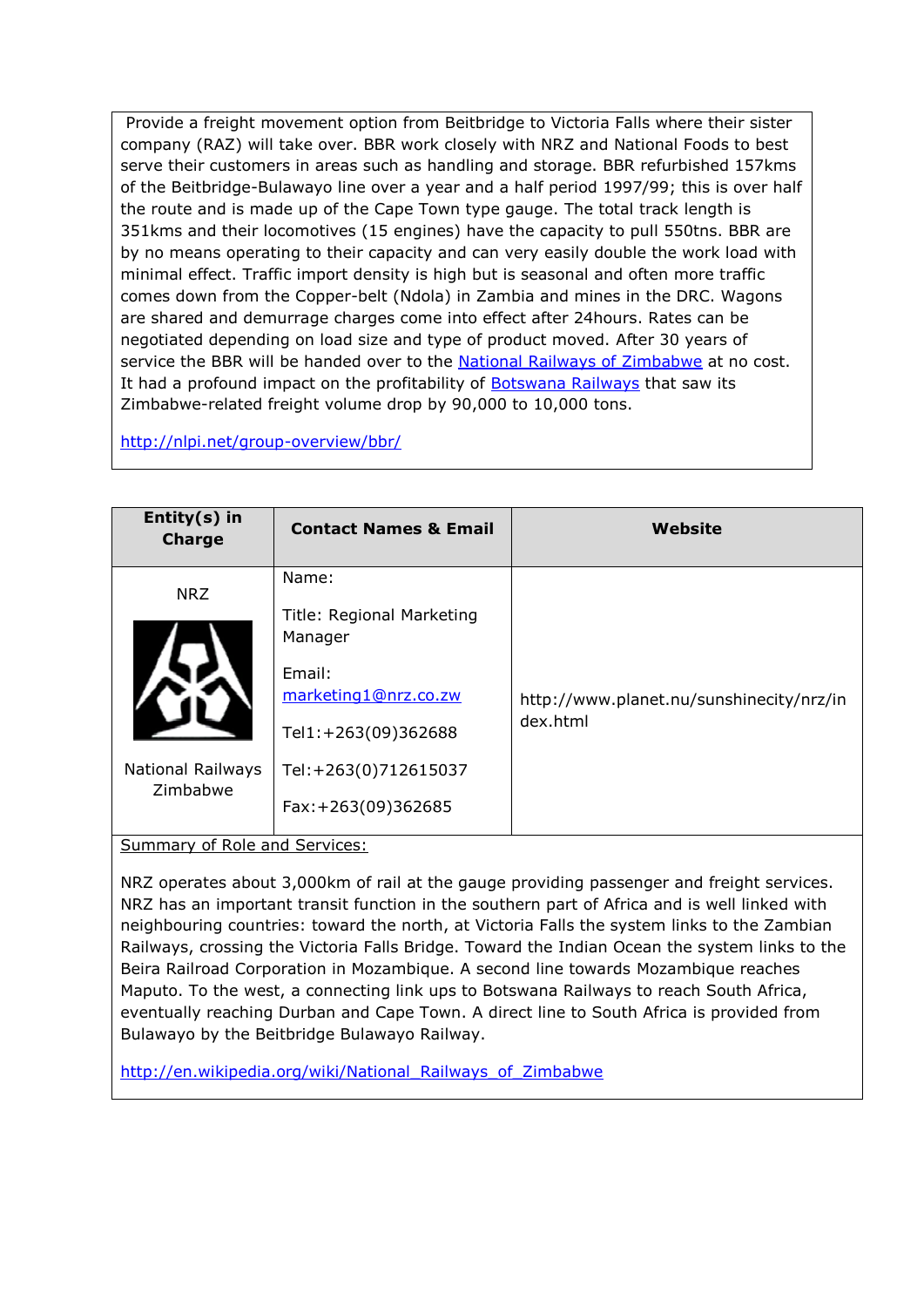## **Other Information**

Please note that a number of electric engines are currently working on shunt routes as opposed to main lines. Further information of current assets is still pending from NRZ Head Office in Bulawayo. The current active locomotive fleet is distributed by operational zones as follows:

| <b>Depot</b>            |                | <b>Main Line Locomotives</b> |                |                | <b>Shunt Locomotives</b> |                |              |
|-------------------------|----------------|------------------------------|----------------|----------------|--------------------------|----------------|--------------|
|                         | <b>DE10A</b>   | <b>DE11A</b>                 | EL1            | DE9A           | DE6                      | <b>Steam</b>   | <b>Total</b> |
| <b>Eastern</b>          | 12             | 0                            | $\mathbf 0$    | 15             | $\mathbf 0$              | 0              | 27           |
| (Locinvar)              |                |                              |                |                |                          |                |              |
| <b>Midlands</b>         | $\overline{0}$ | 6                            | $\overline{5}$ | 16             | $\overline{0}$           | $\overline{0}$ | 27           |
| (Dabuka)                |                |                              |                |                |                          |                |              |
| Southern                | 13             | $\mathbf 0$                  | $\overline{0}$ | $\overline{3}$ | 6                        | $\overline{3}$ | 25           |
| (Mpopoma)               |                |                              |                |                |                          |                |              |
| <b>Total</b>            | 25             | 6                            | 5              | 35             | 6                        | $\overline{3}$ | 79           |
| <b>Wagon fleet size</b> |                |                              |                |                |                          |                |              |
| <b>Wagon type</b>       |                | <b>Number</b>                |                |                |                          |                |              |
| High sided              |                | 3560                         |                |                |                          |                |              |
| Drop sided              |                | 1093                         |                |                |                          |                |              |
| Containers              |                | 269                          |                |                |                          |                |              |
| Covered                 |                | 331                          |                |                |                          |                |              |
| Total                   |                | 5253                         |                |                |                          |                |              |

| <b>Locomotive requirements</b> |                                |                             |                  |  |  |  |  |
|--------------------------------|--------------------------------|-----------------------------|------------------|--|--|--|--|
| <b>Locomotive type</b>         | <b>Traffic</b><br>requirements | <b>Average availability</b> | <b>Shortfall</b> |  |  |  |  |
| <b>DE 11</b>                   | 11                             | 6                           | 5                |  |  |  |  |
| <b>DE 10</b>                   | 41                             | 25                          | 16               |  |  |  |  |
| DE <sub>9</sub>                | 38                             | 35                          | 3                |  |  |  |  |
| DE <sub>6</sub>                | 6                              | 5                           |                  |  |  |  |  |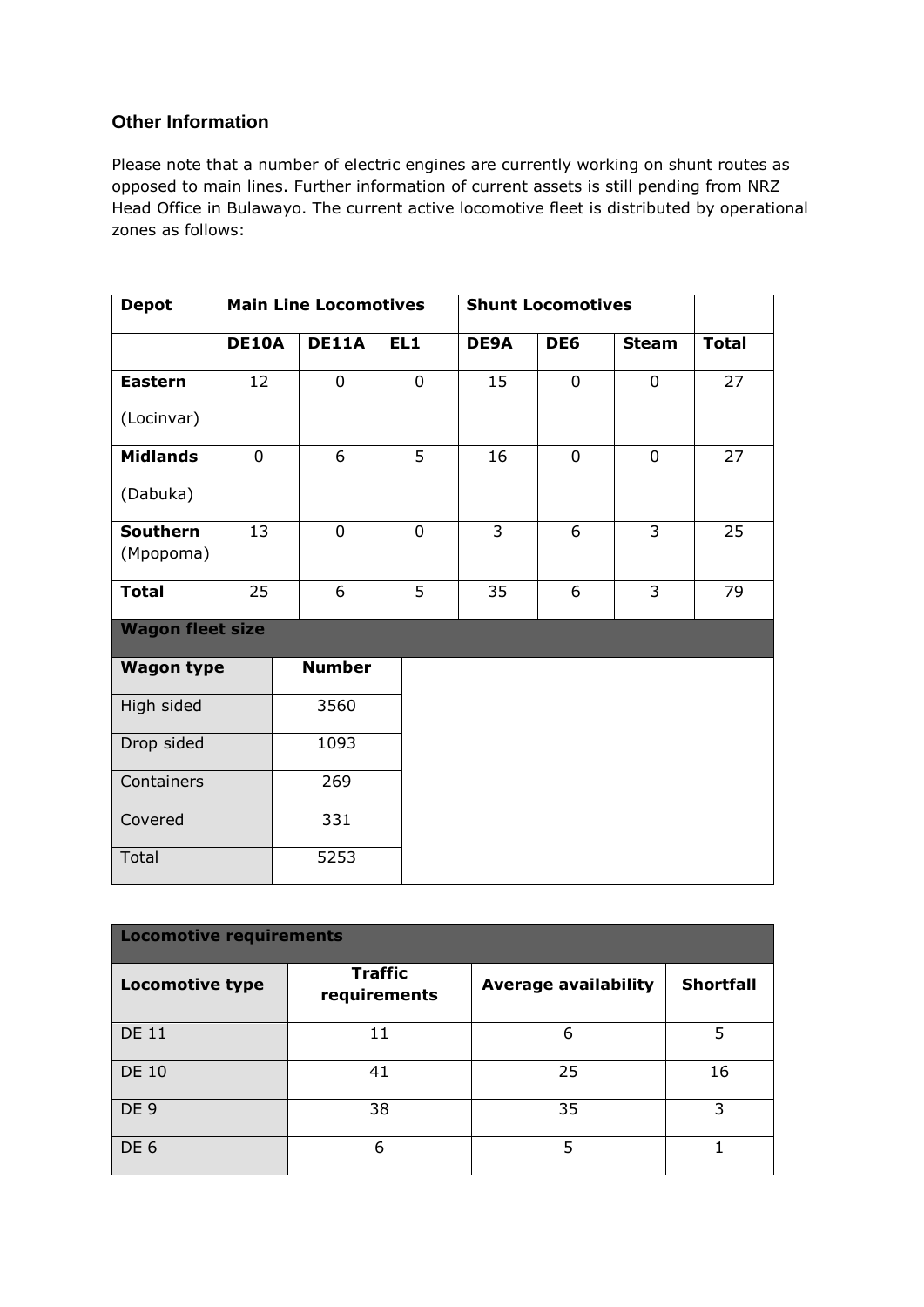| <b>Steam</b>              | 5                              | 3                           | $\overline{2}$   |  |  |  |  |  |
|---------------------------|--------------------------------|-----------------------------|------------------|--|--|--|--|--|
| Total                     | 109                            | 79                          | 30               |  |  |  |  |  |
| <b>Wagon requirements</b> |                                |                             |                  |  |  |  |  |  |
| <b>Wagon type</b>         | <b>Traffic</b><br>requirements | <b>Average availability</b> | <b>Shortfall</b> |  |  |  |  |  |
| <b>HIS</b>                | 5843                           | 3560                        | 2283             |  |  |  |  |  |
| <b>DSI</b>                | 1085                           | 1074                        | 11               |  |  |  |  |  |
| <b>Tankers</b>            | 328                            | 244                         | 84               |  |  |  |  |  |
| <b>PNN</b>                | 499                            | 255                         | 244              |  |  |  |  |  |
| Others                    | 400                            | 290                         | 190              |  |  |  |  |  |
| <b>Total</b>              | 8965                           | 5423                        | 3542             |  |  |  |  |  |

# **Major lines and stations**

| Line                         | <b>Stations</b>                                                                                                                                                                                                                       | <b>Notes</b>                                                                                                                                                                                                                       |
|------------------------------|---------------------------------------------------------------------------------------------------------------------------------------------------------------------------------------------------------------------------------------|------------------------------------------------------------------------------------------------------------------------------------------------------------------------------------------------------------------------------------|
| Victoria Falls –<br>Bulawayo | <b>Victoria Falls</b><br>$\bullet$<br><b>Thomson Junction</b><br><u>Hwange</u><br><b>Dete</b><br><b>Bulawayo</b>                                                                                                                      | Link from Victoria Falls to<br><u>Zambia Railways, Zambia</u>                                                                                                                                                                      |
| Bulawayo - Harare            | <b>Bulawayo</b><br>$\bullet$<br>Somabhula<br><b>Mbizi</b><br>$\circ$<br>Chiredzi<br>Sango<br>$\circ$<br>Chicualacuala<br>$\circ$<br>Gweru<br>Masvingo<br>$\circ$<br><b>Kwekwe</b><br><b>Kadoma</b><br><b>Chequtu</b><br><b>Harare</b> | Link from Chicualacuala to<br>Maputo, Mozambique                                                                                                                                                                                   |
| Bulawayo -<br>Francistown    | Marula<br>Plumtree, border to<br><b>Botswana</b><br>Francistown,<br>$\bullet$<br>Botswana                                                                                                                                             | Part of the line is in Botswana<br>Connects further to Mafeking,<br>South Africa In 1911 Rhodesia<br>Railways was granted a special<br>agreement to preserve its rights<br>of access under the Tati<br>Concessions Land Act, which |